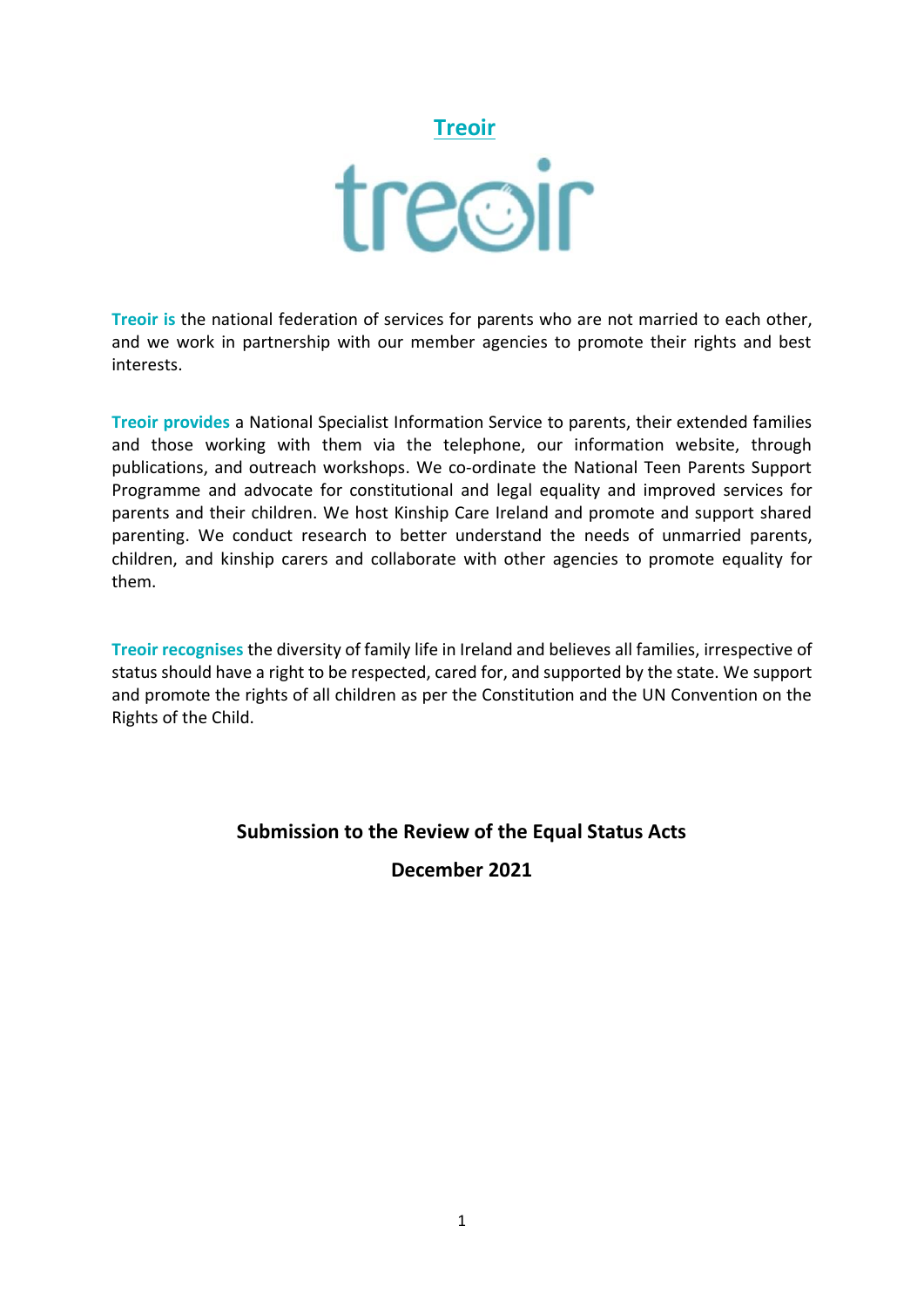#### **Introduction**

As the Equality Acts begin their third decade in operation Treoir welcomes this opportunity to reflect on the impact and limitations of the legislation. The Acts include the Equal Status Acts 2000-2018 and the Employment Equality Acts 1998-2015 which prohibit discrimination, harassment, and victimisation in the provision of goods, services, education, and accommodation. They cover the nine grounds of gender, marital status, family status, age, disability, sexual orientation, race, religion, and membership of the Traveller community. In the Programme for Government a commitment was given to look at the possibility of adding economic status as an additional ground.

A new ground of socio-economic status arises from Ireland's international obligations to address visible gaps in equality legislation in Ireland. International obligations contained in Article 6 of the Treaty on the European Union recognise the rights, freedoms and principles set out in the Charter of Fundamental Rights. Article 21 of the Charter represents a progressive understanding of discrimination, covering a considerably wider scope than that in previous European Treaties.<sup>1</sup>

This open-ended understanding of discrimination and the naming of the ground of social origin reflects a broad concept of discrimination that usefully links poverty and discrimination. In the second cycle of the UN's Universal Periodic Review (UPR) in 2016, it was recommended that Ireland adopt comprehensive anti-discrimination legislation to cover all grounds of discrimination including "social origin, property, birth or other status"<sup>2</sup>. Seen in this context the current review of the Acts comes at a time of significant social disruption as a result of the Covid19 pandemic. The pandemic highlighted inequalities in Irish society that had unfortunately become 'normalised, such as care for children, the digital divide, access to health services, educational disadvantage etc.'

#### **The Context**

When it comes to caring, the pandemic highlighted a significant gender imbalance and its impact on women's precarious position within the labour market. The importance of accessible and affordable childcare was underscored as was the critical role of state intervention especially in the form of the Pandemic Unemployment Payment (PUP). The latter at its highest rate was closer to the Minimum Essential Standard of Living (MESL)<sup>3</sup> than current social welfare payments. Covid19 laid bare the extent of domestic abuse and brought to the fore the significant vulnerabilities of adults and children living in homeless accommodation. All of the above created increased awareness of the fissures in Irish society and an appreciation for the importance of universal access to key public services and state intervention especially in the areas of housing and health.

<sup>&</sup>lt;sup>1</sup> It stipulates that 'any discrimination based on any ground such as sex, race, colour, ethnic or social origin, genetic features, language, religion or belief, political or any other opinion, membership of a national minority, property, birth, disability, age or sexual orientation shall be prohibited.'

<sup>2</sup> McKeon (2019).

<sup>3</sup> Vincentian Partnership for Social Justice (2020) Budget 2021 Impact Briefing

https://www.budgeting.ie/download/pdf/budget\_2021\_-\_mesl\_impact\_briefing.pdf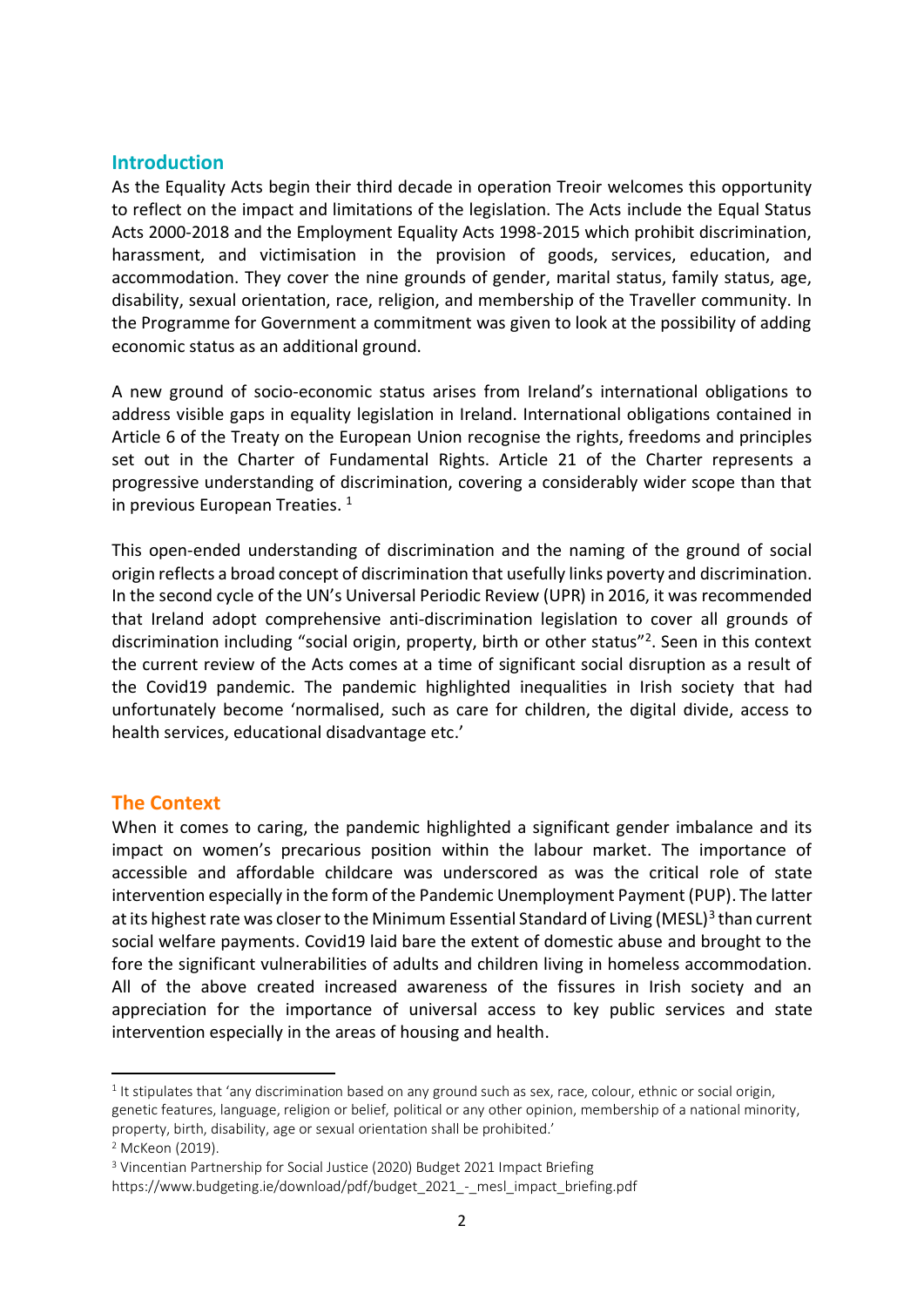Gender inequalities and differences based on marital and family status are added to by issues to do with class, racial & ethnic identity, and levels of ability and disability. The intersectional nature of all of the above and the ways in which they cut across each other to both produce and reproduce inequalities is of critical importance in terms of the review of the Equal Status Acts. Contemporary Irish society is complex in terms of its demography and social makeup – and when it comes to family type, gender, and racial identity the old binary opposites are of limited use. Indeed, the multifaceted nature of identity formation and its embeddedness within socioeconomic relationships means some inequalities are more difficult to shift than others.

#### **Intersectionality and Economic Status**

In Ireland one in four families with children is a one-parent family. This amounts to 218,817 (25.4%) of family units, 86.4% of which are headed by a mother. Of these 90,000 were single, while 68,378 were separated or divorced, and 50,496 were widowed. A total of 356,203 children lives in one-parent families making up 21.2% of children in family units. <sup>4</sup> When it comes to housing, one-parent families are disproportionately affected by homelessness. Despite making up only 20 per cent of families in Ireland, they comprise 54 per cent of all homeless families.<sup>5</sup> Lone parent families are also heavily dependent on the private rental sector and on state transfers in the form of the Housing Assistance Payment (HAP). This has a significant impact on parents and children, particularly in relation to their health and wellbeing. 6 **Currently there is no right to housing in Ireland, yet the right to adequate housing is a key element of international human rights agreements that Ireland has signed up to.** 

In term of socioeconomic disadvantage, lone parents in Ireland have the second highest rate of income poverty, persistent poverty, and severe deprivation among all EU-15 countries.<sup>7</sup> Those living in households with one adult and one or more children aged under eighteen had the highest deprivation rate in 2019, at 45.4%. People in lone parent households continue to have the lowest disposable income out of all households with children in the State, consistent with 2016 data.<sup>8</sup> Data from October 2020 showed the employment rate of lone parents was

<sup>4</sup> Census 2016.

<sup>&</sup>lt;sup>5</sup> It is important to note the numbers include only those living in homeless accommodation and exclude those who may be living with relatives or in some other type of arrangement. Department of Housing, Local Government and Heritage Housing Report – March 2021.

<sup>6</sup> See Monitoring Adequate Housing in Ireland, by the Irish Human Rights and Equality Commission and the Economic and Social Research Institute (ESRI). Dublin, June 2021. The report looks at six dimensions of housing adequacy – accessibility, affordability, security of tenure, cultural adequacy, quality, and location.

<sup>7</sup> The Survey on Income and Living Conditions (SILC) 2018 and 2019. Households that are systematically excluded and marginalised from consuming goods and services which are considered the norm for other people in society due to an inability to afford them, are considered to be 'deprived'.

<sup>8</sup> According to data published by the Central Statistics Office (CSO) and the Economic and Social Research Institute in 2019, the poverty line is calculated as being 60% of median income  $-$  €275.73 a week.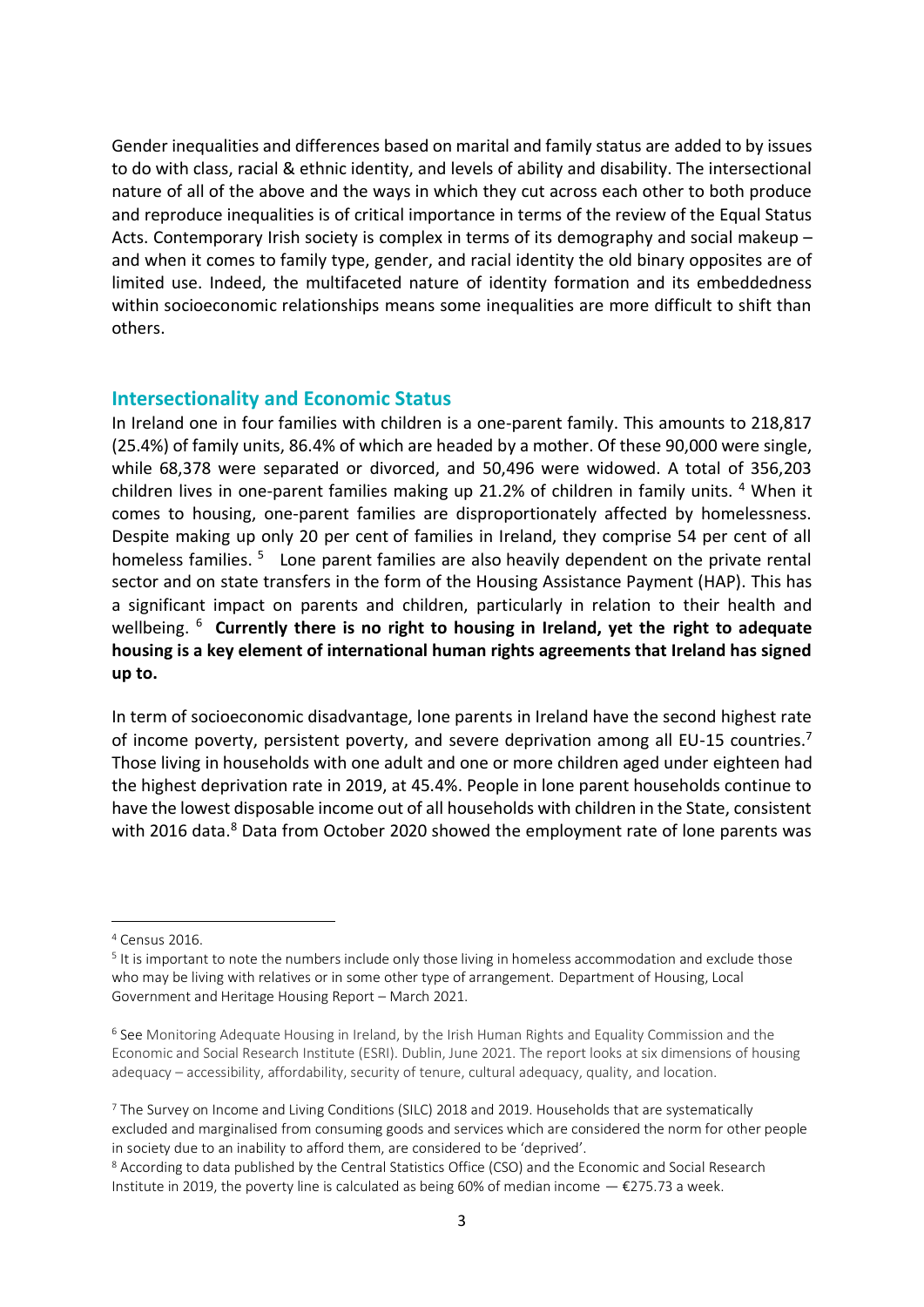60.7% but that they are more likely to be employed on a temporary contract when compared to adults in two parent families. 9

People who live on low incomes have to be extraordinarily creative to survive materially from one day to the next. When people are treated less favourably than others because of their address, accent, or the way they dress it has detrimental impact on their life opportunities. Considering the already precarious position of lone parents, the pandemic has the potential to place additional psychological and financial burdens on these families. <sup>10</sup> The above figures highlight the gendered nature of inequality in lone parent households (in terms of parenting and economic survival) and the importance of progressive and proactive state intervention especially in key areas such income, housing, and access to childcare. <sup>11</sup> Treoir welcomes the **Programme for Government commitment to examine the introduction of a "disadvantaged socio-economic status" ground to the Equal Status Acts.** 

It is debateable whether the grounds covered in the Equal Status Acts accord with how inequality is experienced in 2021.<sup>12</sup> The legislation does not explicitly allow for claims of intersectional discrimination. Yet we know that in today's Ireland a lone parent can experience discrimination on the basis of her gender<sup>13</sup>, marital status, ethnicity as in the case Traveller or Roma women, class position and on the basis of her disability. **Treoir believes it is imperative the Acts prohibit discrimination based on socio-economic status as statusbased discrimination is closely related to disadvantaged economic status, as illustrated by the treatment of Travellers and Roma, people with disabilities and the gender pay gap.<sup>14</sup>**

## **Gender and Marital Status**

While all children in lone-parent families have fathers, many do not reside or have contact with their children. However, in 2021 we know extraordinarily little if anything at all, about this cohort,<sup>15</sup> other than that they have no automatic right of access or custody to their children, and that they are notable in the Constitution by their absence.<sup>16</sup> Despite the

<sup>9</sup> CSO Labour Force Survey [Households](https://www.cso.ie/en/releasesandpublications/er/lfshfu/lfshouseholdsandfamilyunitsq22020/) and Family Units Q2 2020.

<sup>10</sup> Collins, M. (2020) *The Hidden Cost of Poverty: Estimating the Public Service Cost of Poverty in Ireland.* Report commissioned by Society of St Vincent de Paul, Dublin.

<sup>&</sup>lt;sup>11</sup> Working, Parenting and Struggling (2019) Society of St Vincent de Paul, Dublin.

<sup>12</sup> Barry, E. (2021) Paper presented at FLAC Seminar on the Equal Status Acts, Dublin.

<sup>13</sup> Aedin. D. (2019) Ireland's Gender Wage Gap, Past and Present, *The Economic and Social Review*, Vol. 50, No. 4, Winter 2019, pp. 667-681.

<sup>&</sup>lt;sup>14</sup> The Citizens Assembly on gender equality has recommended that anti-discrimination and equality legislation should be regularly reviewed to ensure effective monitoring, investigation, reporting and enforcement.

<sup>&</sup>lt;sup>15</sup> McKeown, K. (2000) Families and Single Fathers in Ireland. Paper delivered at a conference organised by Cherish in Dublin.

<sup>&</sup>lt;sup>16</sup> White, G. (2017) The Constitutional Status of the Unmarried Family and its Constituent Members. Paper presented at Treoir AGM, Dublin.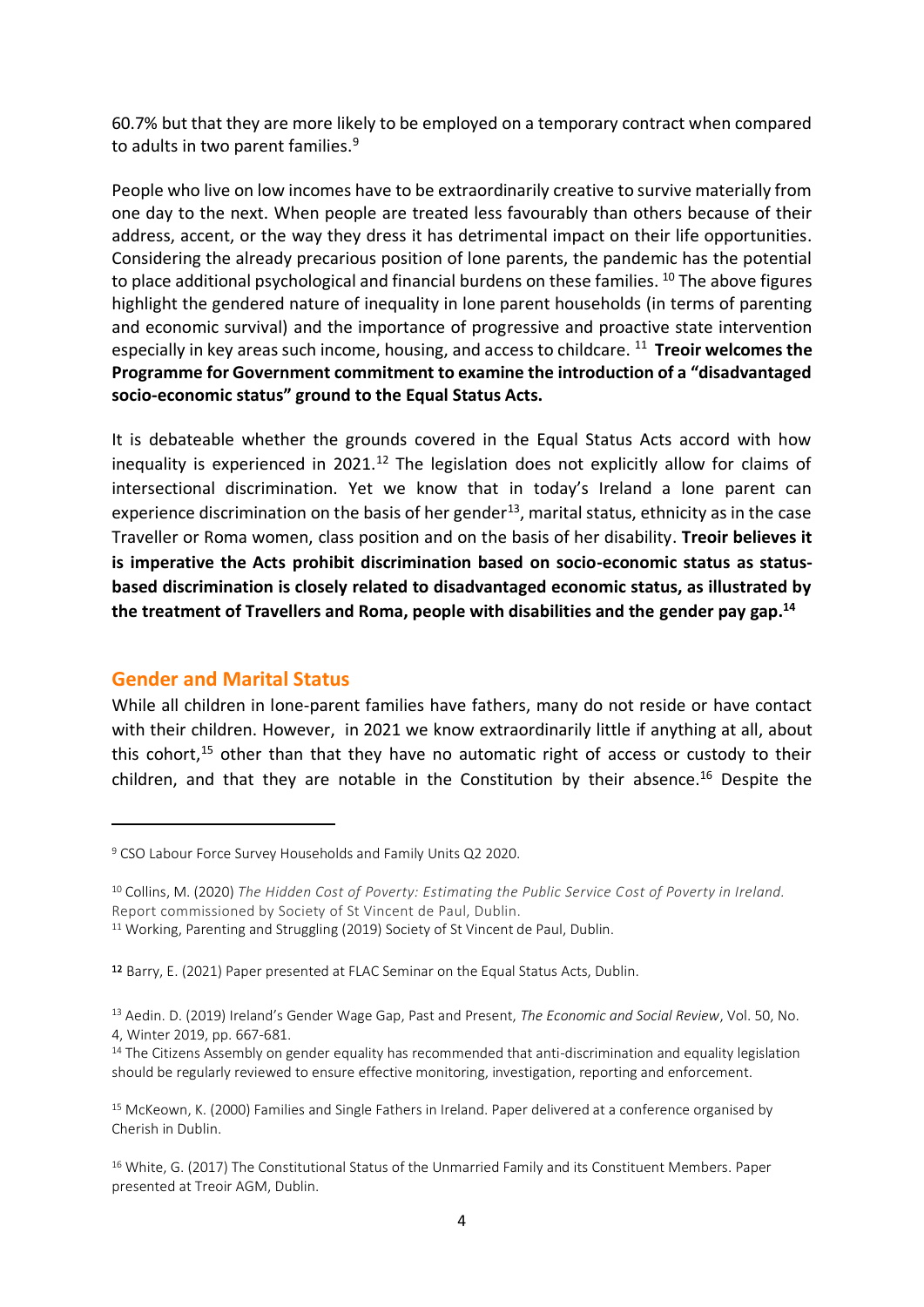existence of the Equal Status Acts which prohibit discrimination in the provision of goods and services on several grounds including gender, marital status and sexual orientation, there is persistent inequality in how the law treats various families and individuals<sup>17</sup>. For example, when it comes to Section 14 of the Act which deals with the important Public Sector Duty, the state has legislated itself out of significant sections with the result that the private sector now bears a higher responsibility for compliance under the Acts.<sup>18</sup>

As a direct result the Act is subject to a number of exemptions and any measures required by other laws cannot be challenged and the definition of 'service' does not include several key government functions. The import of this is that a father who is not married to or living with the mother of his children has to show 'proof' by way of a court order that he has access to his children when applying for local authority housing and HAP. Deliberate institutional discrimination on the basis of marital status or the lack thereof is clearly at odds with an Ireland that claims to prioritise equality, and the rights and best interests of children. <sup>19</sup> **Treoir is calling for clarity on what defines a service; for certain functions of the state and public bodies to fall within a new definition and that the latter is aligned with Ireland's requirements under EU law.** 

According to Census 2016 the number of cohabiting couples with children in Ireland increased by 24.4 per cent to 75,587. Cohabitants are two adults living in a long-term, committed relationship, sharing expenses, but not in a legal union. To be considered a cohabiting couple, a couple must have lived together for five years, or two years if they have children. Serious anomalies exist in the area of welfare rights and entitlements for unmarried cohabiting opposite-sex and same-sex couples. For example, although the State does not allow unmarried opposite-sex cohabiting couples to benefit from joint taxation, it does recognise the existence of the relationship for certain welfare entitlements. By way of example, individuals cannot claim the One Parent Family Payment if they are cohabiting.

Likewise, the existence of a relationship is not recognised if one of the partners dies. Opposite-sex cohabiting couples cannot apply for Widow's or Widowers (Contributory) Pension or the Widowed Parents Bereavement Grant. However, if a person applies for Unemployment Assistance, the Department of Employment Affairs and Social Welfare will subject the individual and their partner to a joint household income means test.<sup>20</sup> The imposition of financial penalties in the event of cohabitation discourages or at least impedes joint responsibility for the care of children.<sup>21</sup> Treoir believes there should be clarity

<sup>17</sup> Walsh, J. (2012) *Equal Status Acts 2000–2011: Discrimination in the Provision of Goods and Services*. Lonsdale Publishing, London.

<sup>18</sup> Baker, J. & Lynch, K. (2016) Cutting back on Equality, in *Defining Events: Power, Resistance and Identity in Twenty-First Century Ireland* pp181-199 edited by Meade, R., and Dukelow, F. Manchester University Press, Manchester.

<sup>19</sup> Egan, S., Thornton, L., Walsh, J. (2014) *Ireland and the European Convention on Human Rights: 60 Years and Beyond*. Bloomsbury, London.

<sup>&</sup>lt;sup>20</sup> Walsh, J. (2006) in Equality for Families, Irish Council for Civil Liberties, Dublin.

<sup>&</sup>lt;sup>21</sup> Working, Parenting and Struggling: An Analysis of the Employment and Living Conditions of One Parent Families in Ireland. (2019) Society of St Vincent de Paul, Dublin.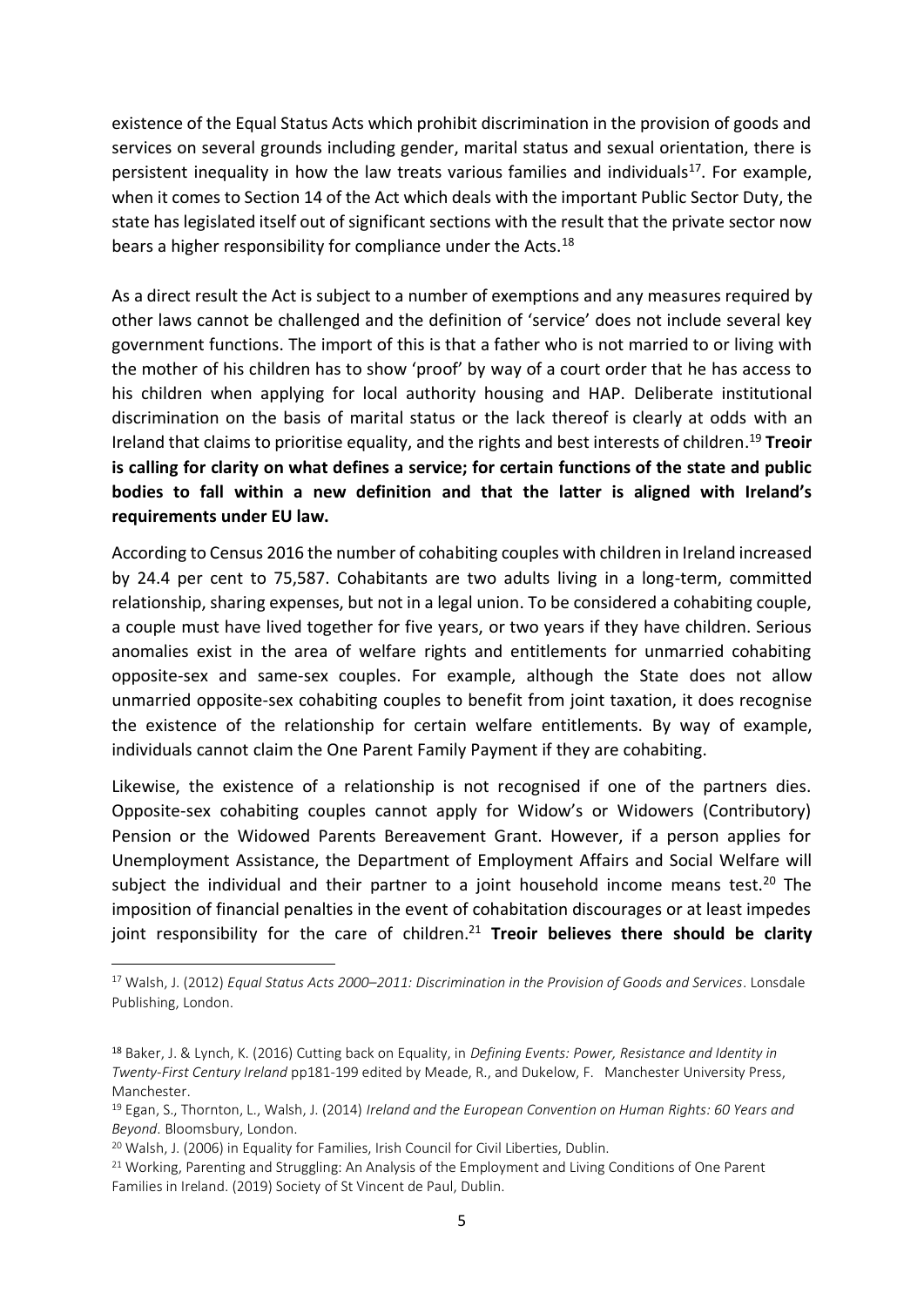**concerning the scope of the legislation and that it is imperative the reformed Acts cover social welfare and what are to referred to, as social advantages under EU law.** 

#### **Reforming the Workplace Relations Commission**

The Workplace Relations Commission (WRC) is an important part of the state's equality infrastructure. However, its title gives no hint to its equality mandate and this lack of visibility fails to maximise the potential of both the Acts and the Commission as vehicles for social change. To maximize this untapped potential requires more – first people must know about the equality legislation, what exactly it covers and how they can seek redress under it. This requires a public information campaign; funding for awareness education which is targeted at specific groups; the availability of advocacy services, and that proactive efforts are made to empower communities to take ownership of the legislation**. To realize this the state needs to empower groups and communities to act as advocates for themselves – to self-support. It must also acknowledge the importance of representative action and permit NGOsto take equality cases on issues of generalised discrimination.** 

#### **Improving access**

As a first step, it is imperative access to the WRC is improved. Currently there is no specific complaint form to deal with discrimination under the Equal Status Act. This needs to be rectified and greater emphasis given to assisting people with poor literacy skills, disabilities, or limited means, to access the service. There must be greater awareness of the digital divide<sup>22</sup> and of how online form filling can be a barrier to people.<sup>23</sup> Access to justice is a basic principle in a functioning democracy.<sup>24</sup> The current situation whereby people have no statutory entitlement to legal aid for cases taken under the Acts is not acceptable. Most people who experience discrimination are from marginalised groups and the unmet legal need of Travellers, the working class, and people with disabilities is well documented.

Discrimination has often been described as a form of violence, in terms of its impact on the person. Thus, to challenge an organisation, institution, or business that has access to significant resources and legal expertise is daunting if one is unrepresented and without legal advice. Only a statutory entitlement to specialist legal aid can address this issue. Moreover, where a case is successful it is important robust sanctions are applied and the current cap of €15,000 on awards is removed. It is worth stating that the Equal Status Acts serve a function other than an outlet for an individual to deal with discrimination. **The legislation can have a societal wide transformative effect in challenging the acceptance of discrimination as a fact, in promoting equality and human rights, and assist in creating a culture of compliance.** 

<sup>&</sup>lt;sup>22</sup> Digital Inclusion in Ireland: Connectivity, Devices and Skills. National Economic & Social Council (NESC) No 154, June 2021.

 $^{23}$  It is estimated that 17.9% or about 1 in 6 of Irish adults may be unable to understand basic written information (OECD Adult Skills Survey).

<sup>&</sup>lt;sup>24</sup> Shannon, J. (2019) Paper presented to the Joint Committee on Justice and Equality.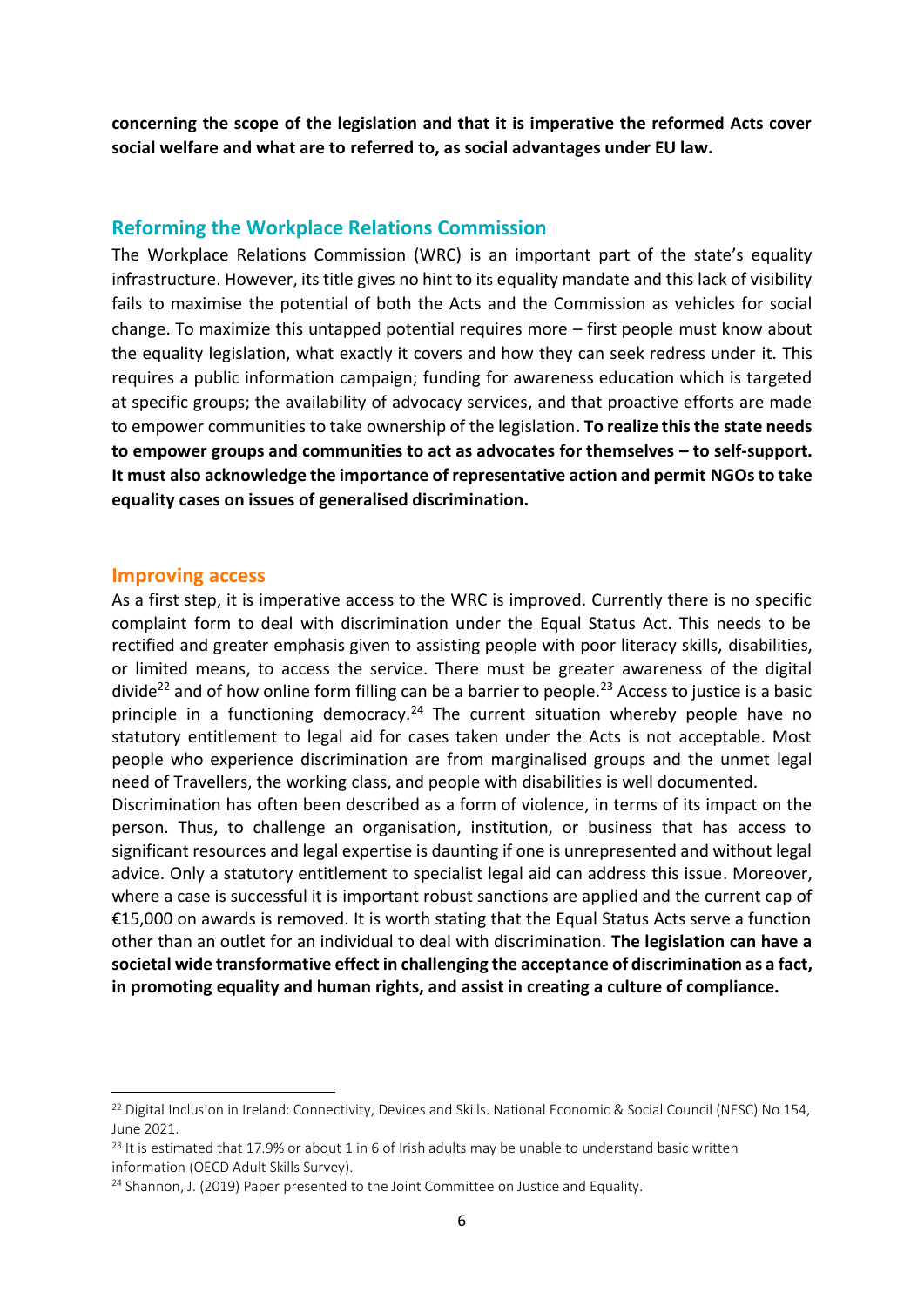# **Recommendations**

#### *The Minister and IHREC*

- The relevant Minister for Equality, currently the Minister for Children, Equality, Disability, Integration & Youth to submit an Annual Report to the Dáil and the relevant Oireachtas Committee on progress made, barriers encountered, and the steps needed to advance specific objectives;
- The Irish Human Rights & Equality Commission (IHREC) to review progress and policy priorities and submit a yearly report with a list of recommendations to the relevant Minister for Equality, currently the Minister for Children, Equality, Disability, Integration & Youth;
- IHREC to have a statutory obligation to collect and disseminate data on organisational compliance, which is communicated to the public with the aim of increasing awareness of the social impact of the legislation;
- IHREC to be strengthened and resourced to carry out it functions under the Acts.
- IHREC 's remit to be broadened to include the establishment of an independent civil society advisory group to ensure stakeholder engagement in the equality bodies.

#### *The Equal Status Acts*

- All exemptions under the Acts should be removed so that religious, educational, public, or private entities or businesses cannot discriminate against people.
- Treoir believes it is imperative the reformed Acts cover social welfare and what are referred to as social advantages, under EU law.
- There needs to be a full review of Section 14 of the Act and greater clarity as to what exactly constitutes a service. Any new definition must align with EU law.
- As discrimination on the basis of socio-economic status can manifest itself in a variety of ways it is imperative a person's accent, dress code, place of birth/living, are included in a clear and succinct statement implementing socio-economic status as a tenth ground of discrimination;
- Training to be provided to all public bodies on how gender, marital status, race, disability etc., interact with one another to produce socio-economic inequality and for intersectionality to be factored into departmental policy development;

#### *The Workplace Relations Commission*

• The Workplace Relations Commission (WRC) should be renamed so that its equality mandate is clearly visible in any new title and branding, and in recognition of its work in creating a culture of compliance.